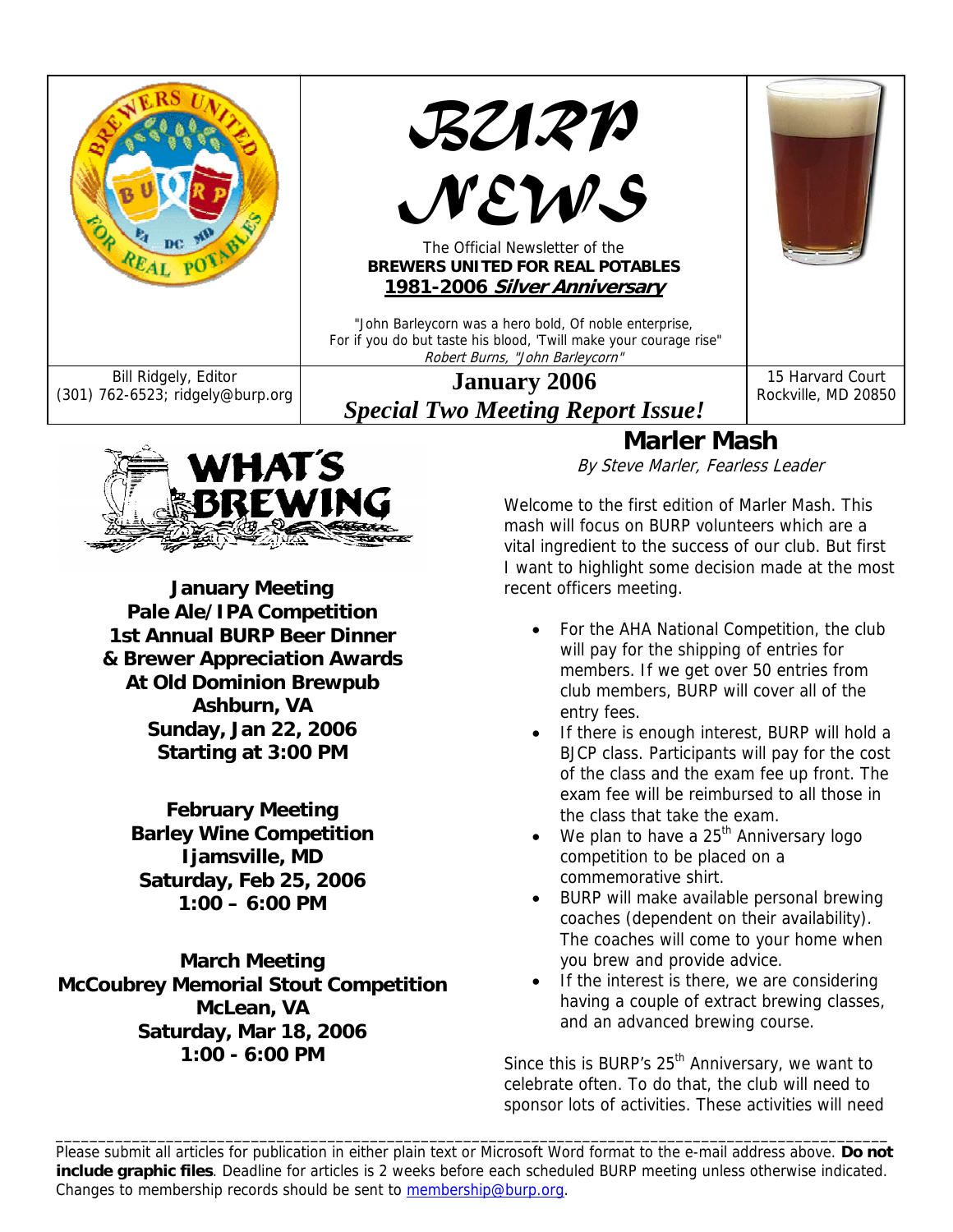coordinators and people to assist in bringing the activities to fruition. There is not reason to have events unless people volunteer to participate in them. Let's take a look at some of the wonderful volunteer opportunities available:

**Competitions** – The one BURP annual event that is the soul of the club is the Spirit of Free Beer. There are many critical components for which volunteers are needed: registrar and judge coordinator to mention a couple. We also are in need of a motivated volunteer to help spearhead the BURP Home Brew Club of the Year campaign.

**Education** – One way that a club can give back to its members is through its education program. A couple of ideas are on the table: first to have members volunteer to conduct a couple of extract brewing demos; second is to team up experienced all grain brewers with professional brewers for an advance brewing class. Participants would discuss recipe design and brewing processes while brewing a batch.

**Special Events** – Club competitions and the *Spirit* of Free Beer are enough to keep the Ministers of Culture busy throughout the year. However, as I mentioned above, we want to have lots of events for BURP's 25<sup>th</sup> Anniversary. The club is in need of a Special Events Coordinator. This person would take some of the ideas that are out there, refine them, and recruit members to plan and implant the event. That said, volunteers are needed to work on these events. Some of the events that have been suggested are: local wobbles; trips to beer cities; a road trip to the AHA Conference in Orlando; a BURP birthday party; and a possible tasting at the **Brickskeller** focusing on home brewing's contribution to craft brewing.

**Public Relations** – This is a year that BURP needs to get its story out to the public. We need a volunteer to be BURP's public relations coordinator. The coordinator would not only work to get BURP's story out but also recruit new home brewers into the club and get entrants from around the country for the Spirit of Free Beer.

This is going to be a great year for BURP, but it will not happen without you pitching in to make it happen. The volunteer hotline is now open. Call

703-527-4628 or send an e-mail to marler@burp.org to volunteer for any of these opportunities or others that may be available. Maybe you have an idea for an event that you would like to coordinate. Give me a call and let's talk.

May Ninkasi live with you – Let her pour your beer everlasting. My sister, your grain – its beer is tasty, my comfort. Sumerian Greeting



## **Brothers & Sisters in Beer**

By Bud Hensgen & Jamie Langlie, Co-Ministers of Culture

Greetings from your 2006 Ministers of Culture.

During the coming months we will update you on competitions and other important topics. The purpose of BURP monthly competitions is to further the art & science of homebrewing by providing thoughtful feedback to club brewers and by developing a cadre of well qualified, educated judges.

The Christmas beer competition, judged by popular vote at the December meeting at the Lyons Park Community Center, was a tremendous success with over 15 entries. Congratulations to the winners--

1st Place (Old Ale) -- **Mel Thompson** 2nd Place (Doppelbock) -- **Rick Garvin & Christine Johnbrier** 3rd Place (Smoked Schwartzbier) -- **Steve Marler** 

The January competition will be Cat 10, American Ale (including 10A American Pale Ale, 10B American Amber Ale, and 10C American Brown Ale) and Cat 14, India Pale Ale (including 14A English IPA, 14B American IPA, and 14C Imperial IPA). We also will be running a separate competition to determine the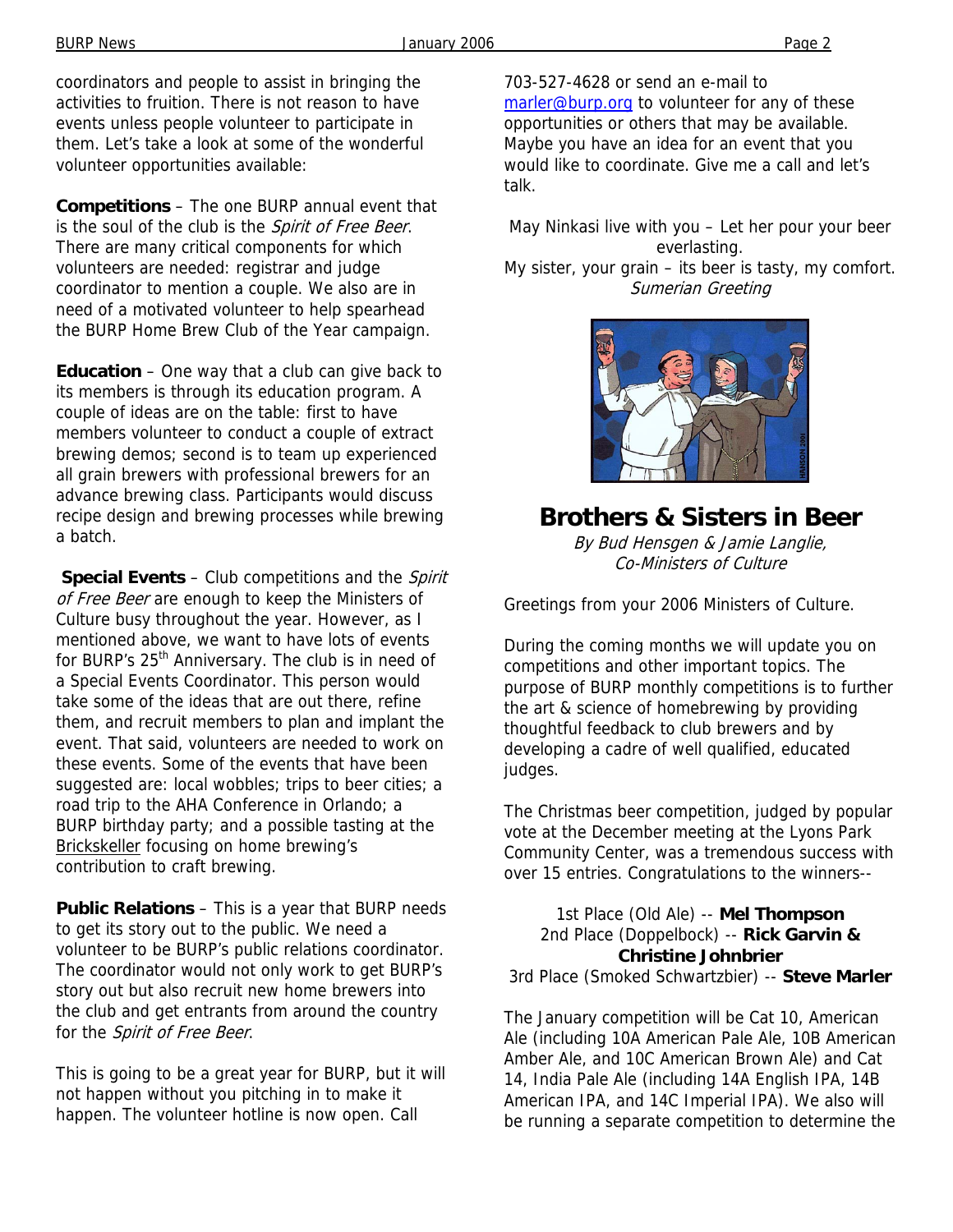entry to the February AHA club-only competition which is Cat 18, Belgian Strong Ale (including 18A Blond Ale, 18B Dubbel, 18C Tripel, 18D Golden Strong, and 18E Dark Strong). Two bottles will be required for each BURP competition. The Belgian ale winner will then be required to provide 3 additional bottles for the AHA club-only competition. Please bring your beers to the Beer Dinner at Old Dominion on January 22. Or, you can drop your beer off at **Jamie Langlie's** house in Kensington, MD or at **Bud Hensgen's** house in Arlington, VA by January 22 at noon. These beers will be judged on Monday evening, January 23 at **Jamie Langlie's** house. We will need at least five or six judges, so please volunteer to judge Monday evening. If you are available to judge, contact **Jamie** IMMEDIATELY at jamie@langlie.com.

Beer drop-off locations:

#### **Maryland:**

Jamie Langlie 3701 Decator Ave Kensington, MD 20895 301-933-3081

#### **Virginia:**

Bud Hensgen 1327 N. Vernon St. Arlington, VA 22201 703-524-7630

The February competition will be Cat 19, Strong Ale, which includes 19A Old Ale, 19B English Barleywine, and 19C American Barleywine.

The March competition will be Cat 13, Stout, including 13A Dry Stout, 13B Sweet Stout, 13C Oatmeal Stout, 13D Foreign Extra Stout, 13E American Stout, and 13F Imperial Stout. The winner of the March competition will represent the club at the September AHA Stout competition.

The style calendar for the rest of the year will be published shortly. Consult the BJCP Guidelines for further information.

Urgent – we are also seeking volunteers for the Spirit of Free Beer.

#### *? ? ? ? ? ? ? ?*

## **RYDler**

Q. Everyone knows that Anheuser-Busch is currently the top brewer in the U.S. However, this was not always the case. Who were the top 5 U.S. brewers in 1950?

*? ? ? ? ? ? ? ?* 

## **Places Still Available for BURP's January Award Dinner**

By Bud Hensgen

Places are still available for the January BURP meeting/dinner at Old Dominion Brew Pub in Ashburn, VA to be held on Sunday, January 22 starting at 3:00 PM. There will be a cash bar until 4:30 at which time dinner will be served. (See last month's newsletter for full details).

As of December 29, there are twenty places left for the Beer Dinner honoring **Jerry Bailey** with BURP's first *Brewer Appreciation Award* and thanking him and the Old Dominion staff for their consistent support of BURP and the Spirit of Free Beer. Cost to members is \$25/person, tax and tip included. Non-members pay \$40.00 tax and tip included. See the form at end of this newsletter. BURP is picking up the balance as a way to say thanks to BURP members for being people who appreciate great beer!



**That's Educational!**  By Tom Cannon, Co-Minister of Enlightenment

Happy New Year to all BURPers and welcome to BURP Education 2006! The BURP Enlightenment Team (**Wendy & Tom**) is poised to teach you all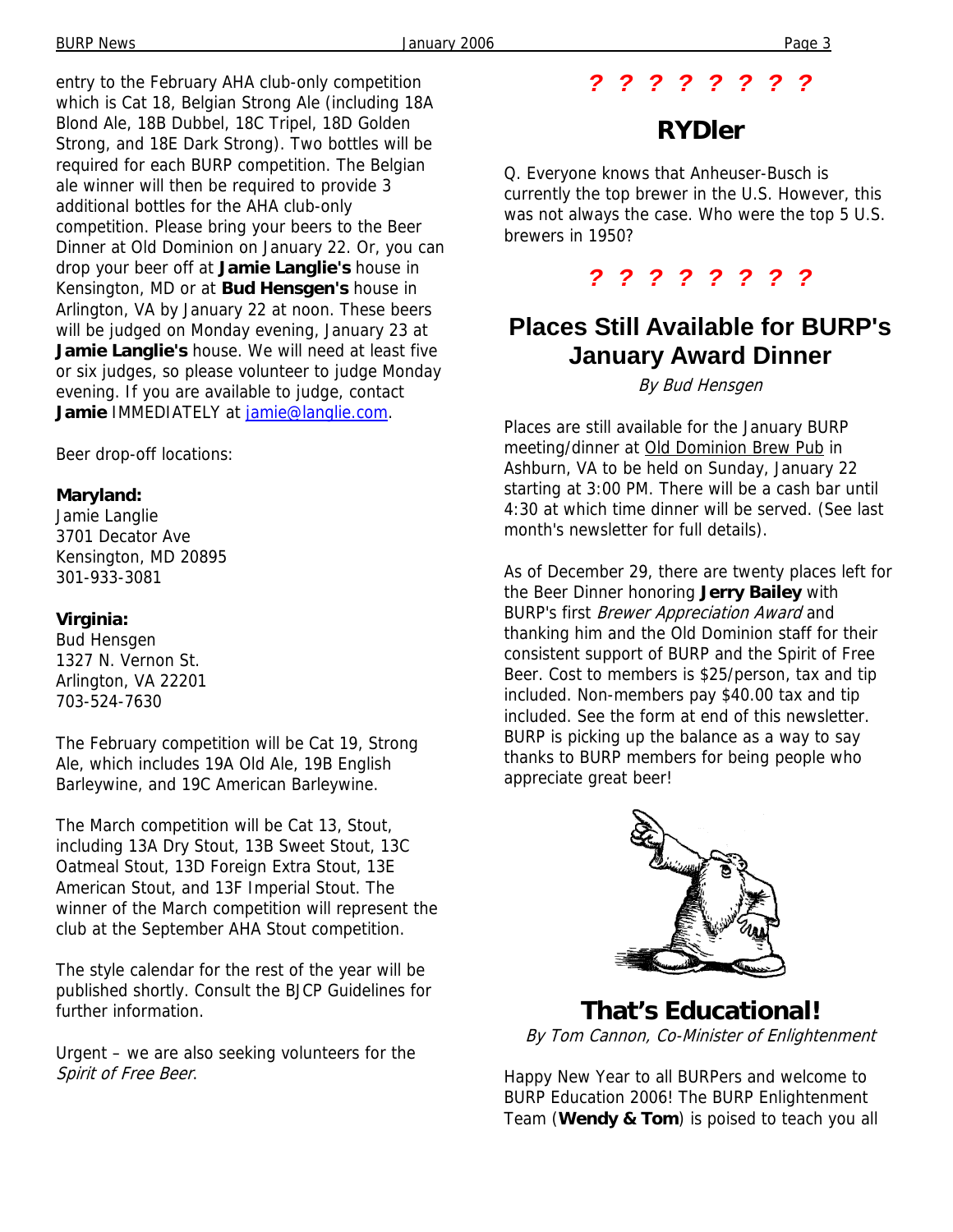something in 2006, but the question is "What do you want to learn?"

We would like to sponsor a BJCP exam in 2006, but we first need to gage interest. If you would like to take the exam and to participate in a series of preparation classes, you need to let the Enlightenment Team know. There's been talk of some current BJCP judges interested in improving their score through some kind of "Masters" BJCP prep course. We can help, be we need to know who is interested.

What else? We'd like to do more brewing education in 2006. One suggestion has been that some of our less experienced brewers (or non-brewers) have been a bit intimidated by the general level of brewing knowledge in the club and have therefore avoided bringing homebrew to a meeting or even brewing. Would some classes on basic (extract) brewing be of value to our membership?

We could also do some advanced brewing educational events such as equipment workshops. It would be nice if we could do everything, but seeing as the Enlightenment Team also likes to drink beer, it's important that we prioritize what we would like to achieve in 2006 and then get to work putting it all together.

Bottom line, for this first educational post in 2006, is what do you want? We have some ideas, but it's your club. Let us know what we can teach you!

#### **A December Meeting Diary Entry**  By Drew Martin

Dear Diary,

I had a great time at the BURP meeting tonight. I got there a little bit late but luckily was still able to enter my Chocolate-Raspberry Stout. **Bud** seemed to really like it, and I was made #11, the last entry (I think). There were TONS of beers there, and a good number of people -- I guessed around 30 or so -- hanging out and drinking from the kegs. The food was great, too ... especially the Italian Sausage that someone brought. As I was eating, some funky looking guy, **John Gardiner** I think his name was, came up and said it was traditionally the new person's responsibility to write a report about the meeting, asking me if I'd do it. What did I know about traditions, this being my 2nd or 3rd meeting? So, I agreed, hoping to help. About 8:30, some guy got up and started talking ... I think he called himself the new Fearless Leader or something. I thought he'd just had too much to drink, but turns out he was actually assuming some leadership position. He told us that next month was the start of BURP's 25th year ... cool! After he went on for a bit, we finally got to the interesting part of the night, the competition and the raffle. **Andy**  Anderson walked away with the **Homebrewer of** the Year award, doing a Lance Armstrong impersonation as he left the stage. As for this meeting's competition, I was so bummed that my beer didn't place, I forgot to write down the names of the winners. Hopefully, someone will send that out on email tomorrow so I can see what I missed when I was crying in the bathroom. The raffle was fun, too ... looks like we got a special on Mad Elf this month. All in all, it was a good time, and I can't wait to go to my next BURP meeting.

Till next time, Drew

# **December Meeting Report: The Lyon in Winter or Remember the Mane**

By Philip DeBeers

'Twas the fortnight before Christmas, And all through the Lyon Clubhouse, The world's best home-brews were gathered, And our thirsts we did douse

HO! HO! HO! The December BURP meet. **Bill Ridgely** put me in charge of the Lyon meeting report. Obviously, I was the most qualified! If he wanted a BURP biking reporter, he'd have chosen **Craig Somers.** If he wanted a reporter for pub crawls, he'd have chosen **Steve Marler**. But **Bill** wanted a Lyon reporter. Every BURP officer has called me that! I'm the *mane* man!

Was dazzled as I entered the Lyon Park Community Center! There were BURP officers and Christmas lights hanging from the ceiling. Let me rephrase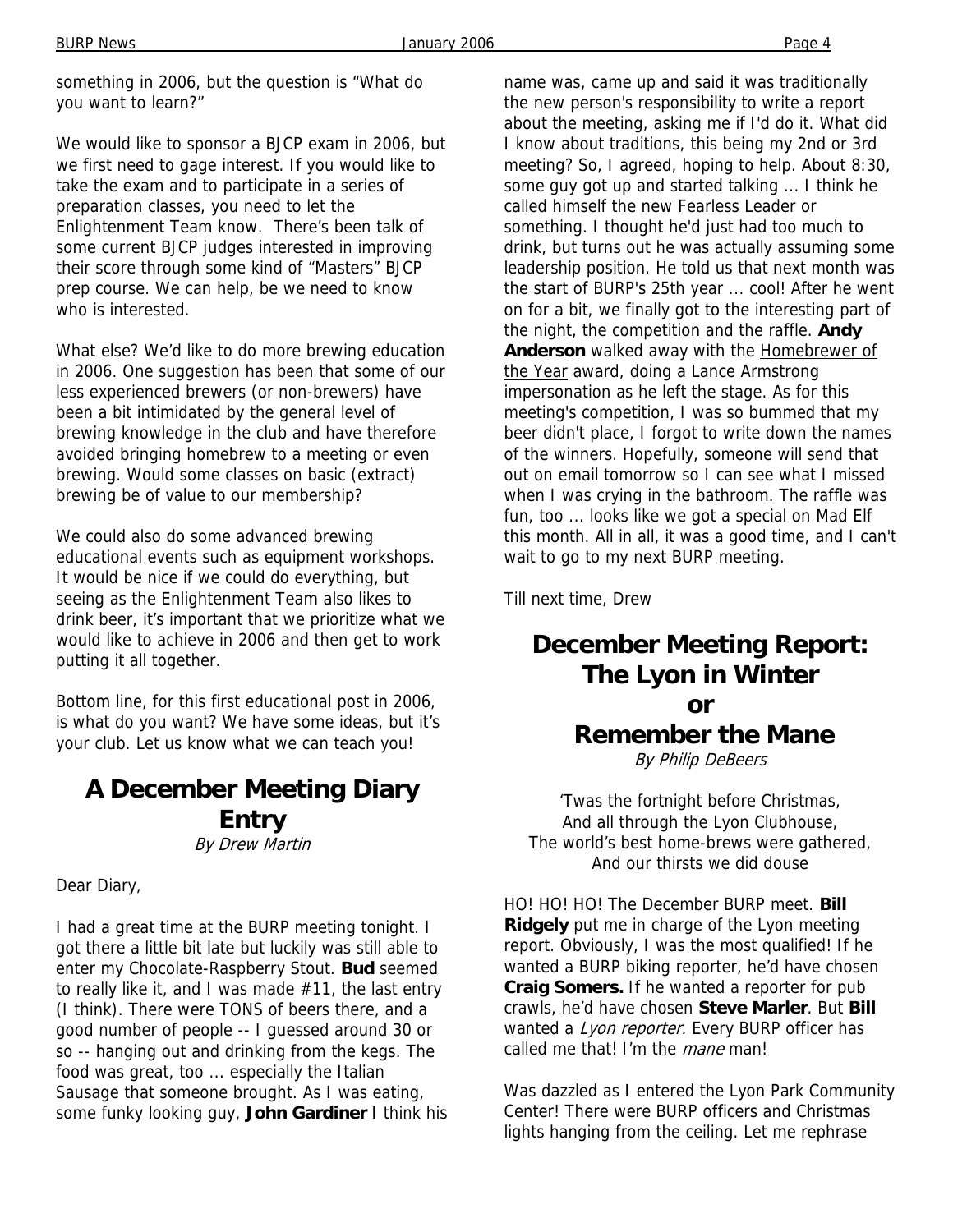that, I mean the lights were hanging, and the BURP officers were doing the hanging. They were really bright! Okay, I mean the lights were bright, certainly not the BURP officers. 'Twas a cathedral ceiling and they were colorful and very well hung. Come on now, **you know** I meant the lights that time!

I assigned **John Gardiner** to find our meeting reporter, and he draughted **Drew Martin**. **Drew** did a wonderful job with a submission from his diary to the BURPlist. However, I volunteered to come in early and wanted to brag and tell y'all about my adventure.

Walked in at 5 o'clock with fellow volunteer **John Esparolini** - the meeting didn't even start 'til 6! Brought some decorations and thought I'd be the big hero. Forget it. BURPers were working way before we arrived. Saw **Bill Ridgely, Wendy Aaronson, Steve Marler, Mike Horkan**, and lots of others. Has anyone noticed, too few of the same BURPers do most of the work? I'm dropping a hint here. Fellow BURPers like me, who don't do as much as we should, need to volunteer more.

The same crew that did all of the set up and decorating stayed late and did most of the clean up. That's not fair. There were others who stayed to help but they tended to be the same BURPers. Come on fellow BURPers -- step up and volunteer. We don't want to burn out the wonderful group of regulars. 2006 is BURP's 25 year celebration, and you can help. Ask yourself, is BURP better because you're a member? Do you want it to be?

1. Volunteer your home or community center for a meeting. If you live in an apartment check out your party room. BURP will even pay a moderate fee. BURPer's make wonderful guests. And you get first dibs on leftovers, including **homebrews**!

2. Submit an article to BURP News. If you go on vacation and discover some great bars, pubs, breweries, etc., tell us about it.

3. Do a meeting report. We need a reporter(s) every month. Volunteer! We need new voices. **John Gardiner** will help. Write it up and send it to him. He and **Bill Ridgely** will punch it up, if you want, and make sure you spell everyone's name

right. Nothing will be published without your approval. If you only write one meeting report a year you'll be a hero. Think how "published author" will look on your resume. Look where I am today!

4. Ask any officer how you can help. We need interns to train to be officers next year.

#### 5. Run for office. **I need new people to humiliate.**

6. Help clean up after a meeting. It doesn't take long with several people.

7. Be creative. **Craig Somers** has created BURP bike tours. **John Esparolini** has designed BURP Tshirts. He and **Lou King** have been dependable club photographers. **Bill Ridgely** created the position of Club Historian. Aren't these guys great? There are many other examples. Make BURP **YOUR** club.

Okay, back to the meeting. Thousand of dollars worth of prizes were being handed out to BURP volunteers. I was glad to see BURPers like **Jude Wang** get a thank you gift. She does so much work behind the scenes.

The food was so good I almost forgot the beers. **John Gardiner** brought smoked pork loin al la Hop Pocket, cooked in his masonry stove. **Andy Anderson** made a hickory smoke dip with three barbecues. **Bill Ridgely & Wendy Aaronson** brought a super beer cheese dip. It was made with their "Scotch Wee Heavy" homebrew. There was African Pork Fire Stew made with homemade ale, another dish from **Bill & Wendy. Steve Marler** brought lamb carbonade made with Appalachian Noel Christmas ale. I found hot Italian sausage with onion and Rouge Knucklehead Barley Wine from **Lynne & Doug Kruth. Robert & Anne Stevens** made cheese spread Bordon double heavy. It was incredibly strong and really good.

There was a yummy Turkey Country Salad. Now that's confusing? (I was going to *toss* you a bunch of word plays. However, lettuce produce them after the holidays). Someone brought wonderful fried pork**.** There were clams casino, a beer cheese dip made with "chucklehead barley wine", a pork shoulder with Samiclaus, garlic crust and meatballs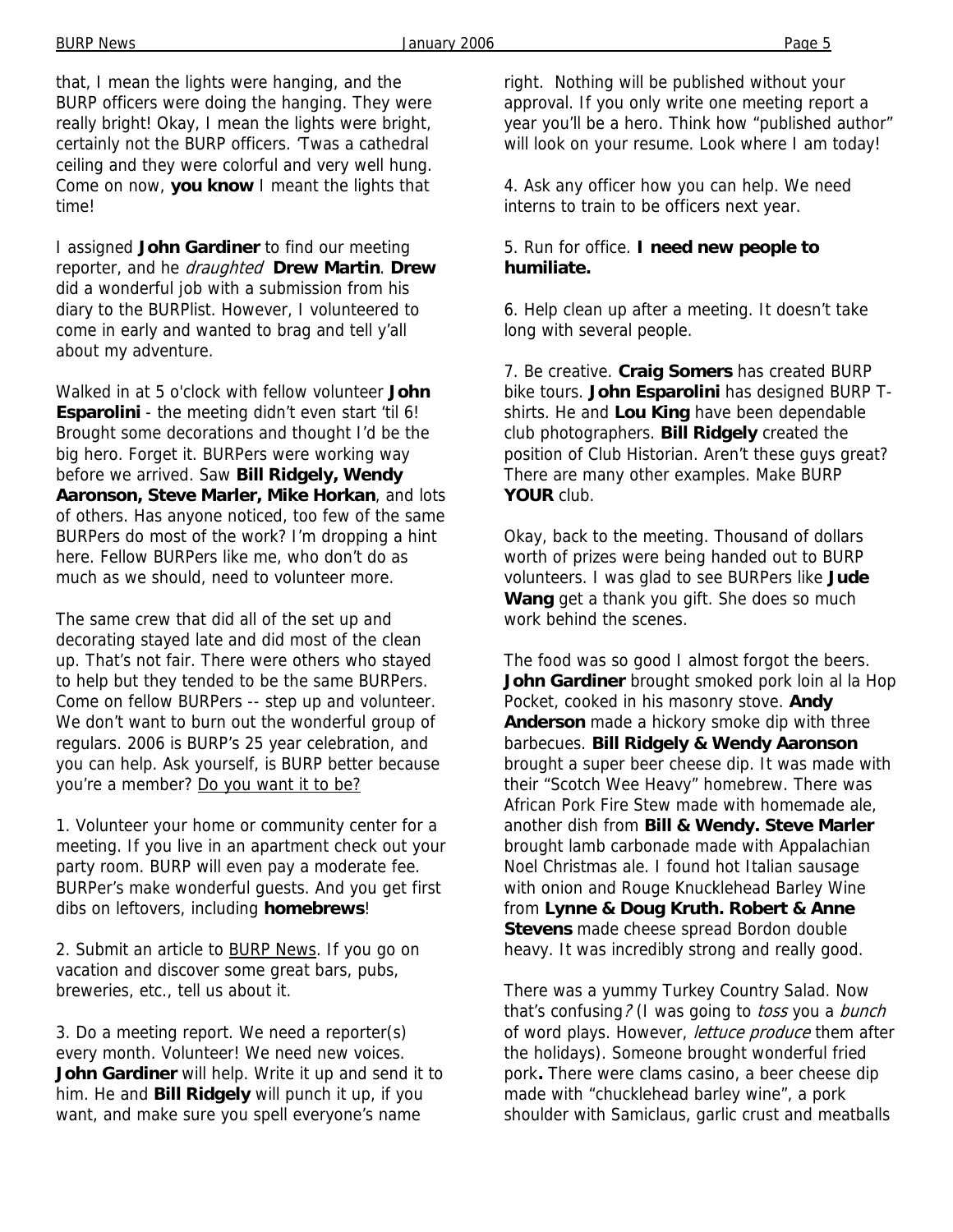BURP News Page 6

with smoked porter. There was pork curry and veggie cheese curry, both with Hop Devil. Everything I tried was wonderful. WOW! And this is only a partial list! I'm bad, I didn't find out who made all these great dishes.

We all know beer is food. But tonight the food was beer! I ate so many wonderful beers. If a cop stopped me on the way home, I could honestly say I only drank one or two beers. He would never think to ask, "How many did you eat?" I'd have to say, "Only about forty."

I don't know who won the contests, and I can't report on the homebrews, except for those disguised as entrees. There was also plenty of room for the food (on the tables that is). Usually it's so crowded. This was one of our best banquets ever!

When I forget to taste homebrews because the food is so good, you know it had to be very special! It truly was. I found a large white oval platter. Let me know if it's yours, I'll bring it to the next meeting. And I'm looking for a large wreath that was in a big green trash bag. I fear it was thrown away. If anyone saved it, let me know.

Hopefully, someone else will tell us about the unimportant stuff like who our new officers are and what great homebrews were available. Just kidding, I realize the homebrews are important. Beery Christmas to all. Have a Hoppy Brew Year. Who knew you could get a hangover from eating?



**Trivial Beer-Suits**  By Charlie Pavitt

A few years ago I was speaking with my physician, who recommended that I drink a bit of alcohol, in

the form of red wine, every day. I told him that I drink beer, and that I could show him evidence that beer provides health benefits equal to those of red wine. He did not take me up on my offer, but if he had, one article I would have shown him, published in Science in November 1996, reported evidence that beer has an inhibitory effect on one of the cancer-causing substances in charred meats and fish. The cancer-causing substance is called Atryptophan pyrolysate product number 2, or "ATrp-P-2" for short. A research group at Okayama University led by Hiroka Hayatsu found that the addition of as little as .1 milliliter of beer halved the mutation rates in bacteria infected with Trp-P-2. Further, although several compounds found in beer were known to combat cancer, beer itself was a better inhibitor than those compounds alone, leading to the ubiquitous need for more research.

This might imply that it is a good thing to drink your beer at a barbeque. However, more recent research also from Okayama University (led by Sakae Arimoto-Kobayashi) that I found at New Scientist.com from this past January 19 muddies the water (or, can I say, the mash). After feeding what I believe to be (the report wasn't clear) Trp-P-2 to mice, having them then drink non-alcoholic beer led to an 85 percent reduction in DNA damage to their liver, lungs, and kidneys. Almost a year before that (February 2, 2004, at Realbeer.com), a team at Kirin Brewery noted evidence that both non-alcoholic, freeze-dried beer and malt extract alone reduced the formation of lesions on rats that might have turned into colon cancer. Interestingly, dark-roasted malts were more effective than pilsner, but hop extract did no good at all. Note the "non-alcoholic"; nobody knows whether real beer helps or hurts.

Studying this issue via good ol' Google came to my mind in the first place when I recently noted further evidence that beer fights cancer; and in this case, it is hops doing the good deed. According to an article by Joy Victory (whom I presume has no relation to the brewery) posted at ABC News Online on November 7, hops contain a micronutrient called xanthohumol that has apparently undergone a good bit of research over the past decade due to its ability both to inhibit the growth of tumors and of enzymes that activate cancer cells and to increase the water solubility of some unhealthy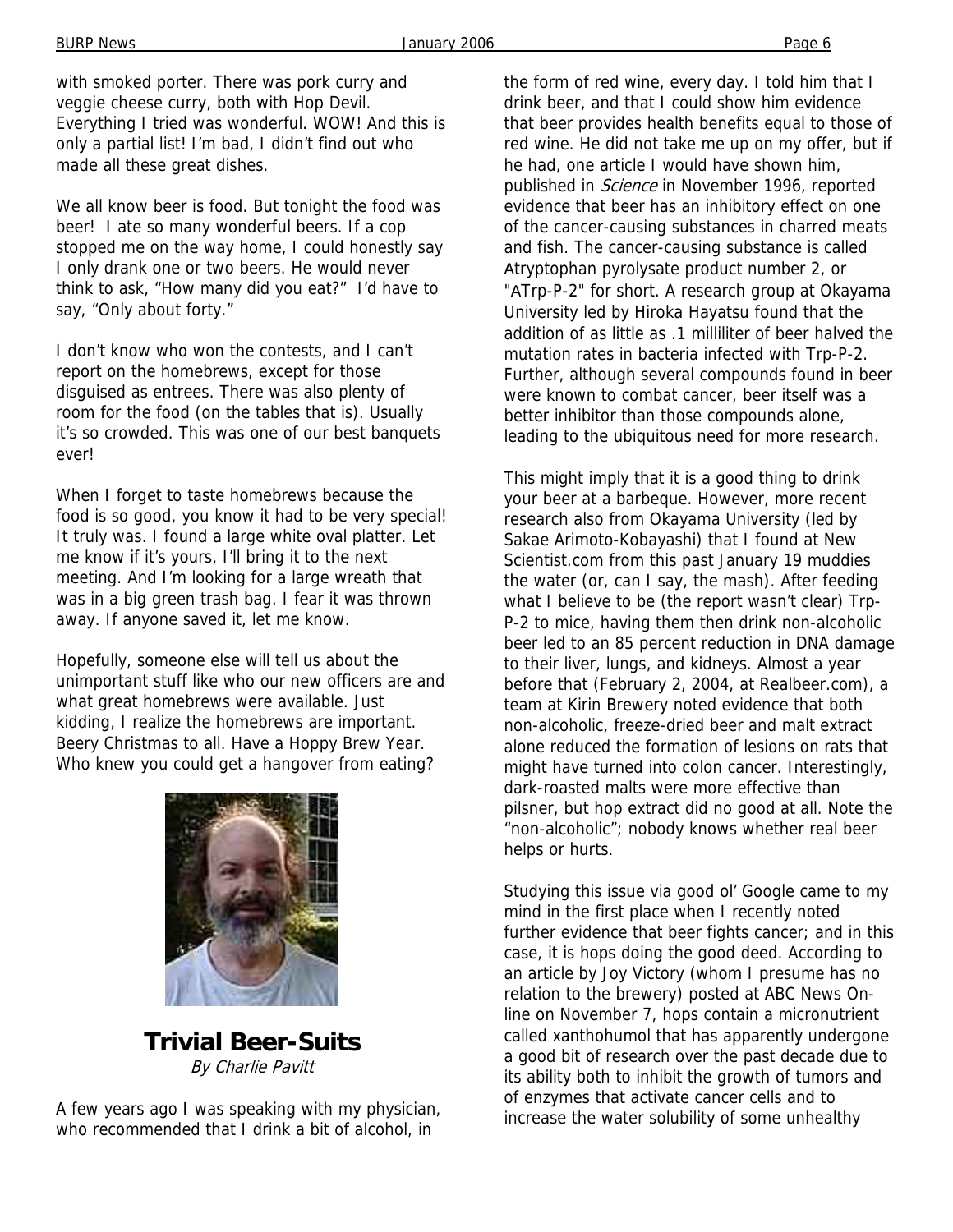compounds so they can be excreted. The hoppier the beer, the more xanthohumol, and as xanthohumol was first isolated and is still being studied by researchers at Oregon State University, OSU assistant professor Fred Stevens made it a point to note that Oregon craftbrews are particularly healthy in this regard. Unfortunately, mice studies show that xanthohumol is metabolized quickly in the body, making it hard to get a large amount of benefit at one time.

Perhaps what is needed is a beer with, say, ten times the normal amount of xanthohumol. The evidence that really convinced me that this solves the problem was announced in an article published on line on January 13, 2003, stating that researchers at the Technical University of Munich were doing just that. Although unwilling to commit to its cancer-fighting efficacy, the researchers were reportedly allowing for sale of their "superbeer" to begin in the following year. And where was this earth-shattering news story published? At the website of that bastion of journalistic integrity, my very favorite of all supermarket tabloids, the Weekly World News. I might add that the same webpage also included links to recent news regarding alien and UFO sightings, adventures of the Bat Boy (who had graced the cover of this periodical several times), and a late-breaking report that potatoes at a farm in Idaho had gained intelligence and had actually communicated with a Weekly World News reporter by blinking their eye in Morse code (photo of potatoes with a very human-like eye included).

So what's to make of all this? Keep it dark and hoppy? Happily, I've got a stout in the carboy as I write this, although I suppose I should have hopped it with more than 2 ounces of Kent Goldings and a bag of our home-grown mystery hops to finish. Sometimes we need to work with what we've got. As that other Charlie P. suggested, I shall relax and not worry.

# **Tech Talk – Tidbits from the Literature**

By Wendy Aaronson, Co-Minister of Enlightenment

Your esteemed newsletter editor, **Johnny Inkslinger**, was so desperate for newsletter articles that he wanted me to submit my recipe for the African Fire Stew that I brought to the Holiday Banquet. A girl can't give away her secrets, so I decided to actually enlighten you with some tidbits of information found in a peer-reviewed journal.

Yeast harvested from very hoppy beers is less viable than yeast harvested from beers with low hop bitterness. The authors observed this in yeast that was harvested from 150 barrel production batches containing either 45-50 bittering units (BU) or 18-25 BU and in a series of benchtop fermentations containing 0, 10, 50, or 100 BU. Better think twice about repitching yeast from those imperial IPAs. J. Edgerton. "The Impact of Bitterness on the Viability of Harvested Yeast**."** J. Amer. Soc. Brew. Chem. 2005. 63(1):28-30.

Have you had problems with premature yeast flocculation (PYF)? If you were told that your beer is too sweet or worty or it seems unattenuated, then PYF could be the problem. There is a lot of information about yeast flocculation, but I know you only want the short story. Yeast flocculation occurs when carbohydrates on the yeast cell wall interact with lectins (another component on cell surfaces) on adjacent yeast. Sugars such as maltose and glucose inhibit flocculation to a certain degree because these compete with the lectins, but as the sugars are consumed, the yeast flocculates. A highly flocculent yeast has a lot more lectin on its cell surface so it can flocculate early even in the presence of a high concentration of sugars. It is widely known in the brewing industry that barley that is harvested under wet conditions and infected with fungi can contribute to PYF. The experiments described in this paper show that the presence of fungi is linked to PYF in malt. More importantly, washing malt before milling reduced PYF. If interested in the proposed mechanism of PYF, you can read the article. The take home message for the homebrewer is that malt can be a major contributor to yeast that flocculates too early and if you notice a problem with a newly opened bag of malt, you may want to use a different malt. You could wash the malt, but I don't know how a homebrewer can dry it. S. N. E. van Nierop, A. Cameron-Clarke, and B. C. Axcell, **"**Enzymatic Generation of Factors from Malt Responsible for Premature Yeast Flocculation"**.** J. Amer. Soc. Brew. Chem. 2004. 62(3):108-116.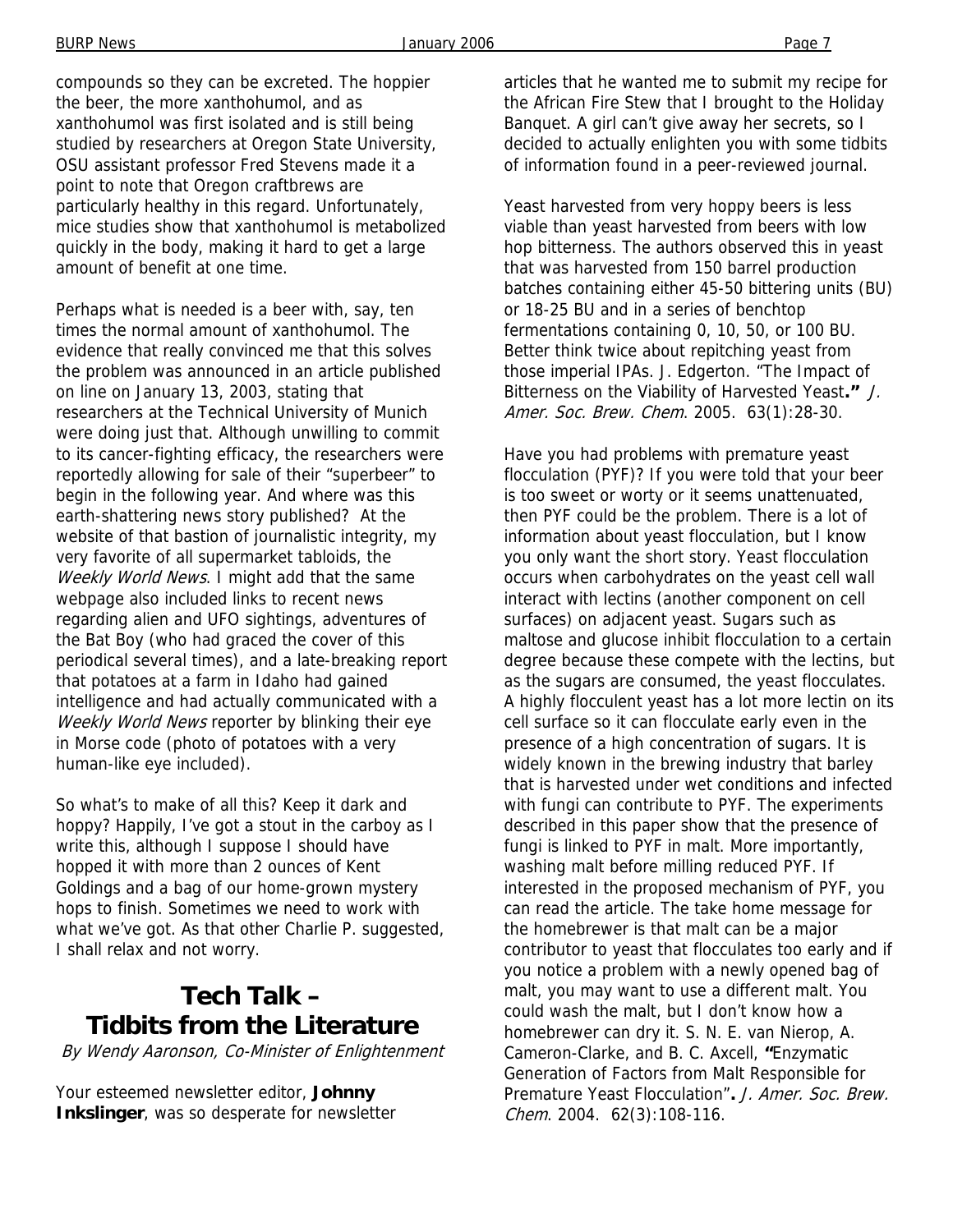## **? ? ? ? ? ? ? ?**

# **Answer to Jan RYDler:**

A. **1**) Joseph Schlitz Brewing Co. (5,096,840 barrels); **2**) Anheuser-Busch, Inc. (4,928,000 barrels); **3**) Ballantine, Inc. (4,375,000 barrels); **4**) Pabst Brewing Co. (3,418,677 barrels); **5)** Liebmann Bros. (2,965,522 barrels). The only other brewer in the top 10 that still exists today is Miller Brewing Co. (#9 with 2,105,706 barrels).

Liebmann Bros. produced Reingold Beer, a popular brand in the 1950's.

## **? ? ? ? ? ? ? ?**

# **BURP 10 and 20 Years Ago**

Compiled By Bill Ridgely

#### **20 Years Ago, Jan 1986**

The first BURP meeting of 1986 was held on Jan 14 at the home of **Tom Vogl & Katherine Long** in Bethesda. The main order of business was nominations for 1986 club officers, but turnout was light due to a snowfall during the day. There was also a noticeable lack of homebrew at the meeting, a situation that elicited much discussion considering BURP had also conducted its first homebrewing demonstration and tasting at the Brickskeller that same month. Seven club members participated in the demonstration and brewed beers for the event, which was very well received by a large audience.

#### **10 Years Ago, Jan 1996**

The New Year brought BURPers to a new brewpub for the January meeting. Owner **Dan Litwin** kindly made his recently-opened Blue and Gold Brewpub in Arlington available to the club on Jan 13. Details on the meeting were whimsically covered by new member **Abner Oakes**, who was conscripted to write the report (which he titled, "My First BURP Meeting, or How I'd Like to Spend Most Saturdays"). Highlights included: commiserating with fellow BURP virgin **Bill Newman**, who helped him negotiate around all of the technical discussions, sampling a Sierra Nevada Celebration Ale clone proffered by **Pat & Janet Crowe**, who explained that they were part of a 5-person

brewing team (now known affectionately as "The Dickheads"), tasting **Steve Marler's** cranberry stout (brewed at Thanksgiving using the only fruit he could find in abundance at the time) and **Dave & Becky Pyle's** cherry stout (which used 10 lbs of cherries in a 10 gallon batch). Elections for 1996 officers were also held at the meeting. **Larry Koch** was elected as new Fearless Leader. His ministers included **Wendy Aaronson** (Education), **Dave & Becky Pyle** (Culture), **Bruce Feist & Polly Goldman** (Truth), **Bill Ridgely** (Propaganda), **Doug Kruth** (Finance), and **Bob Cooke** (History). Finally, a Pale Ale competition was held at the meeting. The winners were **Bob Dawson** (1st), **Doug Kruth** (2nd), and **Jim Busch** (3rd).

The January issue of the BURP News featured a review of the previous year's activities by outgoing Fearless Leader **Polly Goldman**, **Jamie Langlie's** recipe for the popular Pêche Mushrooms she and husband **Paul** brought to the holiday banquet, the continuation of **Andy Anderson's** European Beer Journal (a treatise on cask-conditioned ale), **Ben Schwalb's** article on hops, and a review of Shelly's Woodroast in Rockville by **Bob Ambrose** (Shelly's has since closed down, which is unfortunate considering it was the only place in the area that served beer in 22 oz glasses).



# **BURP Buck\$ – Notes and Figures from the Minister of Prosperity**

By Dan Fapp, Outgoing Minister of Prosperity

The BURP treasury is in process of being turned over to new Minister of Prosperity **Larry Koch**. Here are the final numbers from the outgoing Minister.